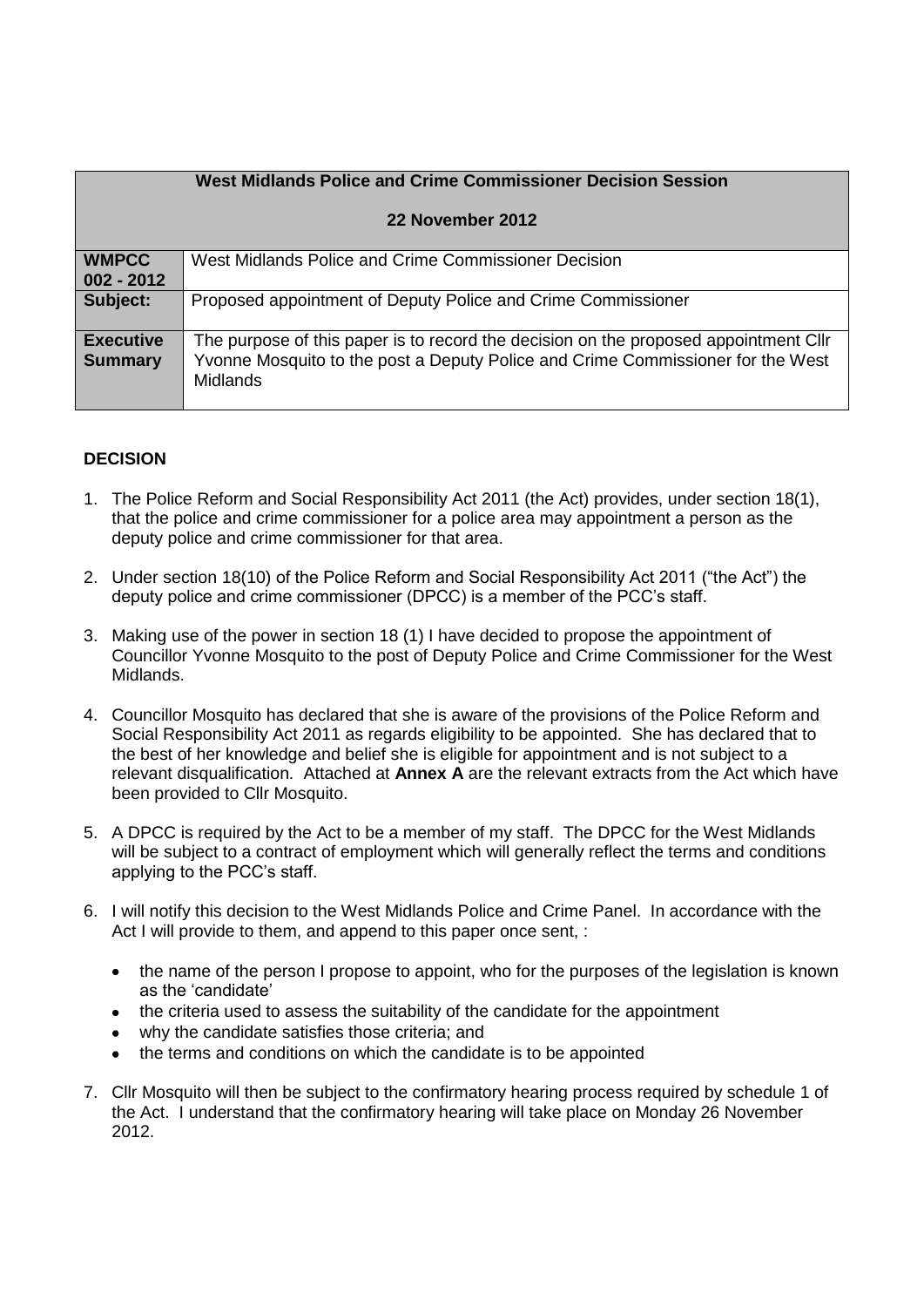8. The Police and Crime Panel are required to publish a report to me on the proposed appointment in which they must include a recommendation as to whether or not the candidate should be appointed. I will consider the report once published and decide whether to accept or reject the panel's recommendation on Cllr Mosquito's proposed appointment. Until the conclusion of this process, Cllr Mosquito remains the candidate for the appointment.

## **Bob Jones, West Midlands Police and Crime Commissioner**

My decision is as I have recorded in this paper.

| Signed: Bob Jones | Date: 22 November 2012 |
|-------------------|------------------------|
|                   |                        |

| <b>Contact Officer</b>   |                                                      |
|--------------------------|------------------------------------------------------|
|                          |                                                      |
| Name                     | Jacky Courtney                                       |
| Position                 | <b>Chief Executive</b>                               |
| Tel                      | 0121 626 6060                                        |
| Email                    | i.courtney@west-midlands.pnn.police.uk               |
|                          |                                                      |
| <b>Background Papers</b> | Annex A – Extracts from the Police Reform and Social |
|                          | <b>Responsibility Act 2011</b>                       |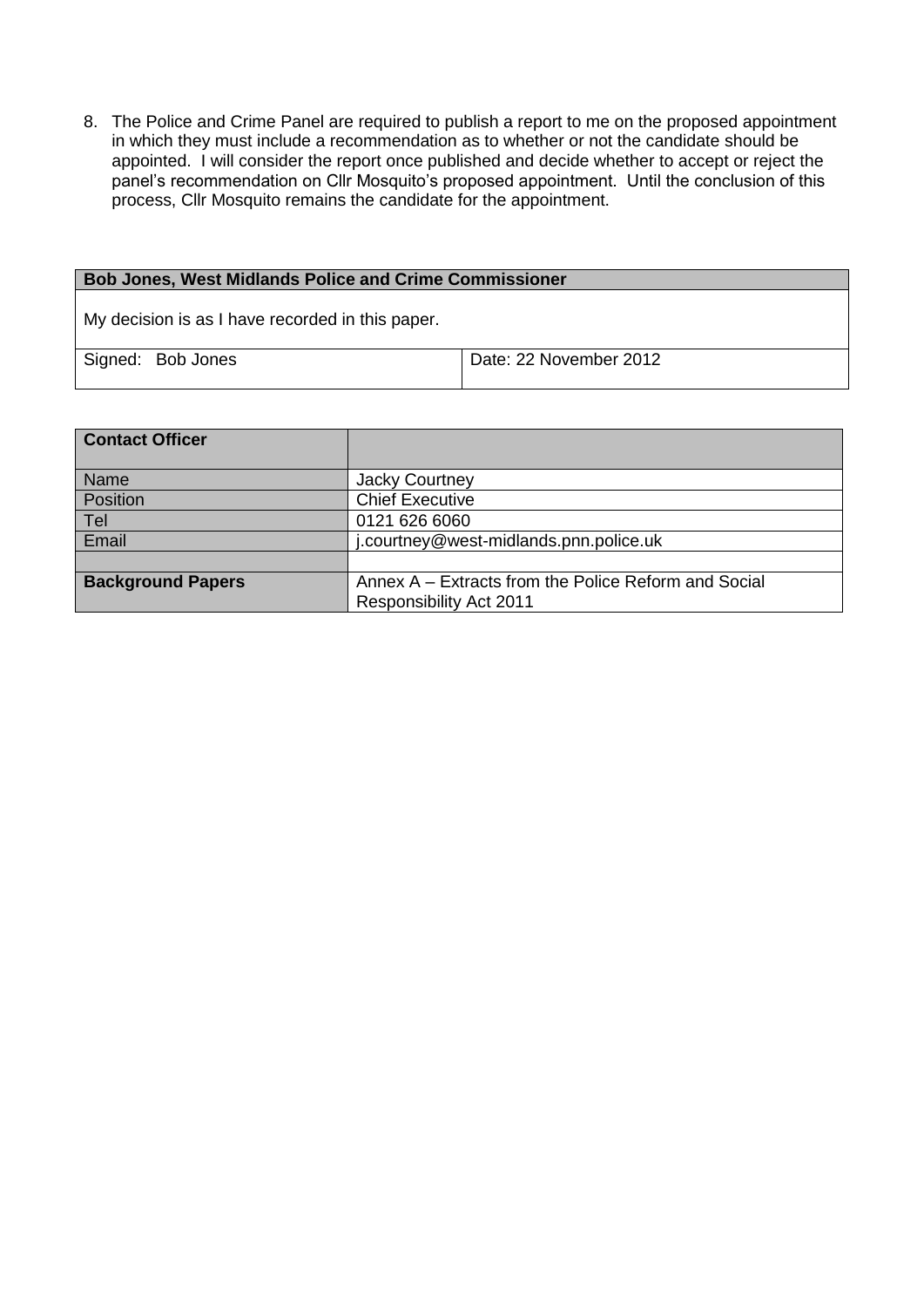## **Annex A**

### **Extract – paragraph 8 of Schedule 1 to the Police Reform and Social Responsibility Act 2011 The deputy police and crime commissioner**

8 (1) This paragraph applies to a person appointed under section 18 by a police and crime commissioner to be the deputy police and crime commissioner.

(2) None of the following may be appointed as the deputy police and crime commissioner—

(a) a person who has not attained the age of 18 on the day of the appointment;

- (b) a person who is subject to a relevant disqualification;
- (c) a Member of the House of Commons;
- (d) a member of the European Parliament;
- (e) a member of the National Assembly for Wales;
- (f) a member of the Scottish Parliament;
- (g) a member of the Northern Ireland Assembly.

(3) The terms and conditions of a person who is appointed as the deputy police and crime commissioner must provide for the appointment to end not later than the day when the current term of office of the appointing police and crime commissioner ends.

(4) Section 7 of the Local Government and Housing Act 1989 (appointment of staff on merit) does not apply to the deputy police and crime commissioner.

(5) In this paragraph "current term of office", in relation to the appointment of a deputy police and crime commissioner by a police and crime commissioner, means the commissioner's term of office which is running at the time the appointment is made.

(6) For the purposes of this paragraph, a person is subject to a relevant disqualification if the person is disqualified from being elected as, or being, a police and crime commissioner under—

(a) section 65(1) (police officers, police-related employment etc), other than paragraph (e)(ii); or

(b) section 66(1), (3)(a)(iii) or (iv), (3)(c) or (3)(d) (citizenship, bankruptcy, criminal convictions & corrupt or illegal election practices).

### **Relevant disqualification**

### **Section 65(1) Police Reform and Social Responsibility Act 2011**

Disqualification from election or holding office as police and crime commissioner: police grounds

(1) A person is disqualified from being elected as, or being, a police and crime commissioner if the person—

(a) is disqualified from being a member of the House of Commons under section 1(1)(d) of the House of Commons Disqualification Act 1975 (members of police forces for police areas in the United Kingdom);

(b) is a member of—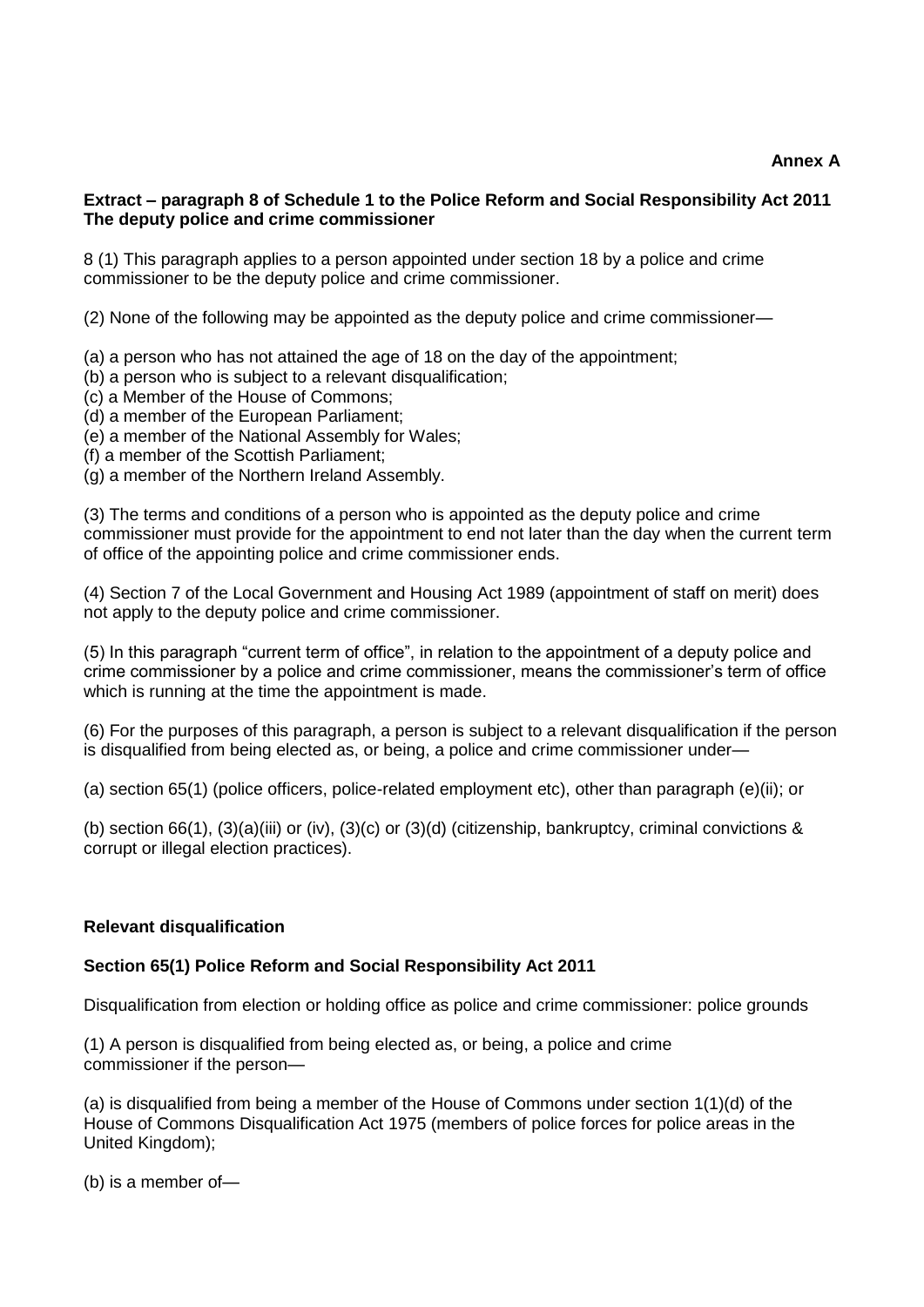(i) the British Transport Police Force;

- (ii) the Civil Nuclear Constabulary;
- (c) is a special constable appointed—

(i) under section 27 of the Police Act 1996 for a police area or the City of London police area;

(ii) under section 25 of the Railways and Transport Safety Act 2003 (British Transport Police Force);

(d) is a member of staff of the chief officer of police of any police force maintained for a police area;

(e) is a member of staff of—

- (i) a police and crime commissioner;
- *(ii) the Mayor's Office for Policing and Crime;*

(f) is the Mayor of London;

(g) is a member of the Common Council of the City of London or a member of staff of that Council in its capacity as a police authority;

(h) is a member (including a member who is chairman or chief executive), or member of staff, of—

(i) the British Transport Police Authority;

- (ii) the Civil Nuclear Police Authority;
- (iii) the Independent Police Complaints Commission;

(iv) the Serious Organised Crime Agency;

(v) the National Policing Improvement Agency;

- (i) holds any employment in an entity which is under the control of—
- (i) a local policing body;
- (ii) any body mentioned in paragraph (h);
- (iii) the chief officer of police for any police force maintained for a
- police area or the City of London police area;

(iv) the chief officer of police for any police force mentioned in paragraph (b).

### **Section 66 Police Reform and Social Responsibility Act 2011 (relevant parts)**

Disqualification from election or holding office as police and crime commissioner: other grounds

(1) A person is disqualified from being elected as, or being, a police and crime commissioner unless the person satisfies the citizenship condition (see section 68).

(3) A person is disqualified from being elected as, or being, a police and crime commissioner if—

(a) the person is the subject of—

(iii) a bankruptcy restrictions order under paragraph 1 of Schedule 4A to that Act;

(iv) a bankruptcy restrictions interim order under paragraph 5 of that Schedule;